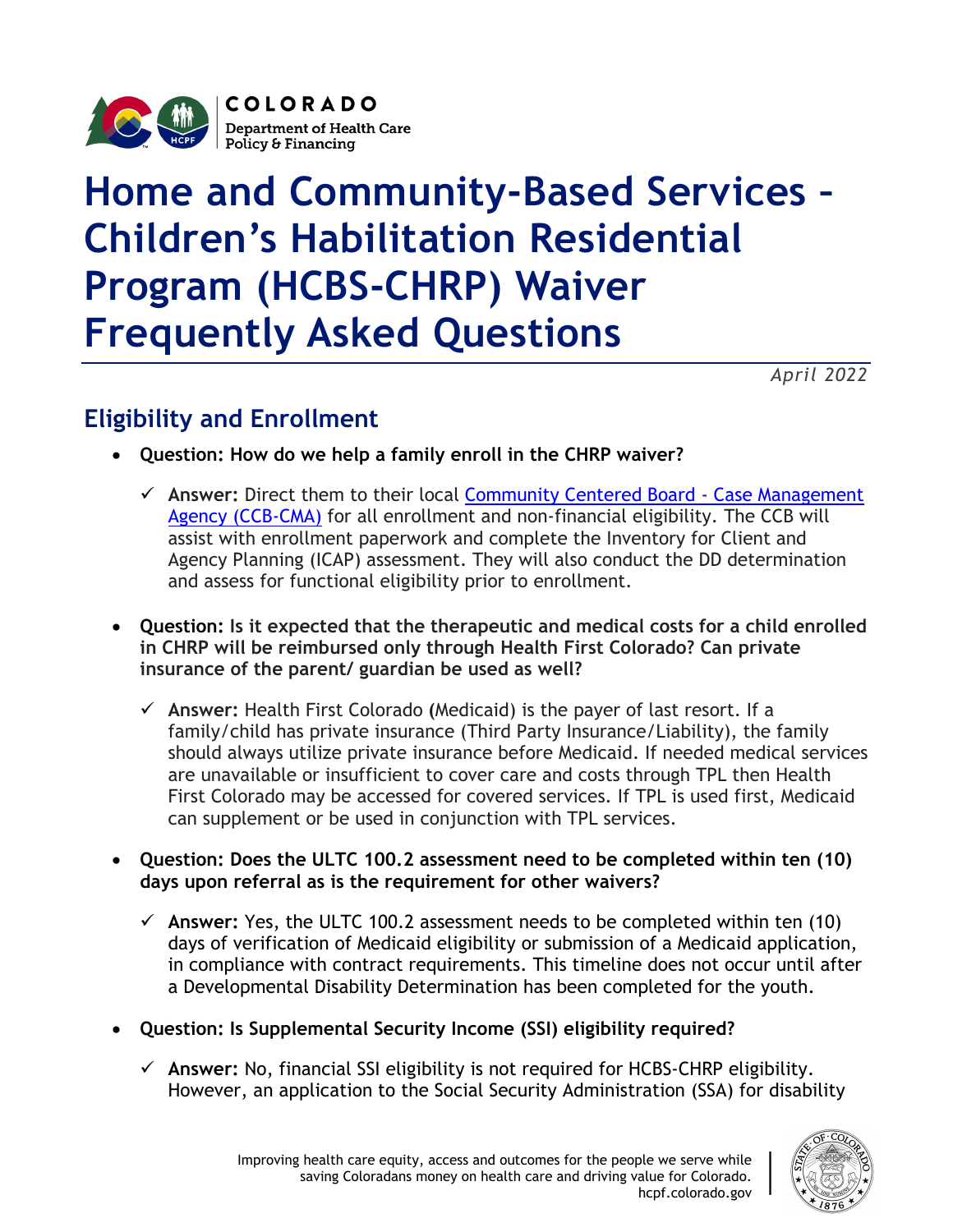determination is needed. The County will determine if a disability application is needed while the SSA disability determination is pending. Note: if a child/youth needs to access Habilitation services, they will need to have income to pay for room and board so SSI will likely be necessary if there is no other income source.

[View more information about the SSA disability application](http://www.ssa.gov/disability/disability_starter_kits_child_eng.htm)

- **Question: What is the County's role in eligibility?**
	- **Answer:** For children/youth not in Child Welfare, financial eligibility shall be determined by the County Eligibility Technician, sometimes referred to as the Income Maintenance Technician (IMT). For children in Child Welfare, they are automatically eligible for Medicaid, so the Child Welfare Case Worker completes the eligibility. (See next question for more detail)
- **Question: How will the Community Centered Board-Case Management Agency (CCB-CMA) be made aware of Medicaid eligibility if the child/youth is in child welfare?**
	- **Answer:** The county child welfare workers should be in touch with the CMA during the eligibility and enrollment process. When a child/youth is in Child Welfare, it is the County Child Welfare Case Worker who completes the Medicaid eligibility. This is done through the Trails system (Child Welfare case management software) and not the Colorado Benefits Management System (CBMS). The County Child Welfare Case Worker will provide the case manager a screen shot of the Medicaid eligibility from the Trails system.
- **Question: CCB-CMAs must provide HCBS-CHRP case management, but Single-Entry Points do not?**
	- **Answer:** At this time, CCB-CMAs will be the only entities authorized to provide Targeted Case Management for the HCBS-CHRP waiver.
- **Question: How is eligibility criteria differentiated between the HCBS-CHRP and the HCBS-Children's Extensive Supports (CES) waiver?**
	- **Answer:** This is determined by the child's/youth's needs. Considerations:
		- 1. Does the child/youth have Extraordinary Needs that are medically complex and/or behaviorally complex support needs as defined by 10 CCR 2505-10 8.508? Documentation by the Medical Professional identified in the definition must be provided.\*
		- 2. Does the Extraordinary need put the child/youth at risk of/or in need of out of home placement (need for Habilitation Service)?\*

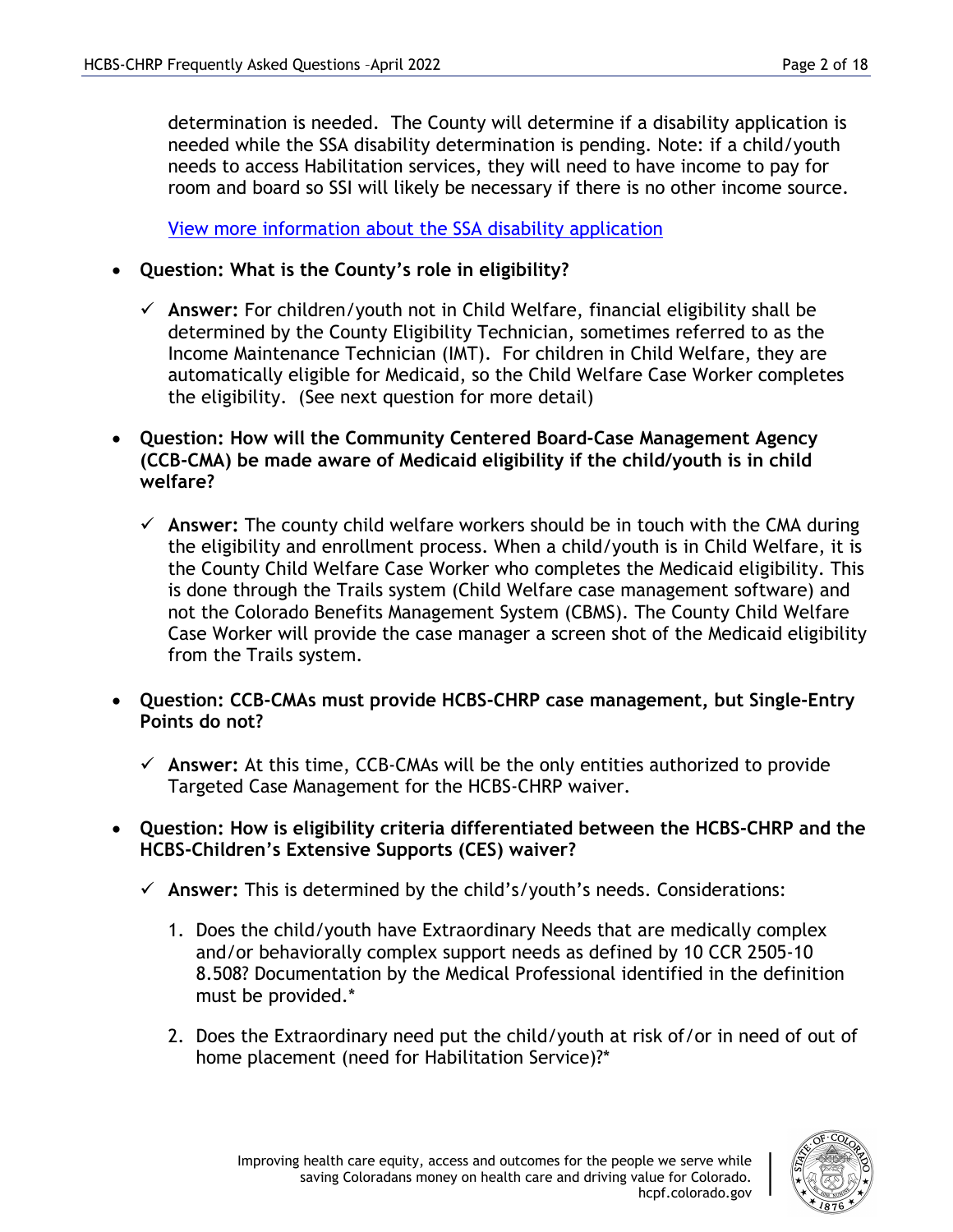- 3. Would the child/youth benefit from Intensive or Transition Support Services, like Wraparound, to remain in the family home or transition back to the family home?
- 4. Would the child have greater benefit from the services available in the HCBS-CHRP waiver or the HCBS-CES waiver?
- \* Numbers 1 and 2 must be met for HCBS-CHRP eligibility. Numbers 3-4 are additional considerations.
- **Question: Is there a waiting list for HCBS-CHRP?**
	- $\checkmark$  Answer: There is not currently a waiting list for this waiver.
- **Question: Does the CCB-CMA need to notify HCPF of new HCBS-CHRP enrollments?**
	- **Answer:** No, the CCB-CMA does not need to notify HCPF of new enrollments. However, the CCB-CMA should notify HCPF by the beginning of each fiscal year the number of HCBS-CHRP participants who will be transitioning to HCBS-DD.
- **Question: Is there a third-party review for eligibility criteria like HCBS-CES?**
	- $\checkmark$  Answer: No, there is not a third-party review. The CCB-CMAs determine if eligibility criteria are met.
- **Question: If the Professional Medical Information Page (PMIP) is used to document the diagnosis that meets the Extraordinary Needs definition, can the PMIP be signed by a Registered Nurse?**
	- **Answer:** The PMIP must always be signed by a licensed Physician, Psychiatrist, Psychologist, Nurse Practitioner, or Physician's Assistant even for the purposes of documenting Extraordinary Needs.
- **Question: How current must the documentation of the diagnosis be that is used to determine if the "Extraordinary Needs" requirement is met?**
	- **Answer:** Documentation of a diagnosis that meets the "Extraordinary Needs" criteria must be from within the last twelve (12) months or attested to by a Physician, Psychiatrist, Psychologist, Nurse Practitioner, or Physician's Assistant annually.
- **Question: In the eligibility criteria, a 'complex medical support need' is part of the criteria. Does a chronic medical condition that is expected to be permanent or last longer than 12 months qualify?**
	- **Answer:** Yes, a chronic medical condition may meet the eligibility criteria for complex medical support need. The condition must be expected to last at least

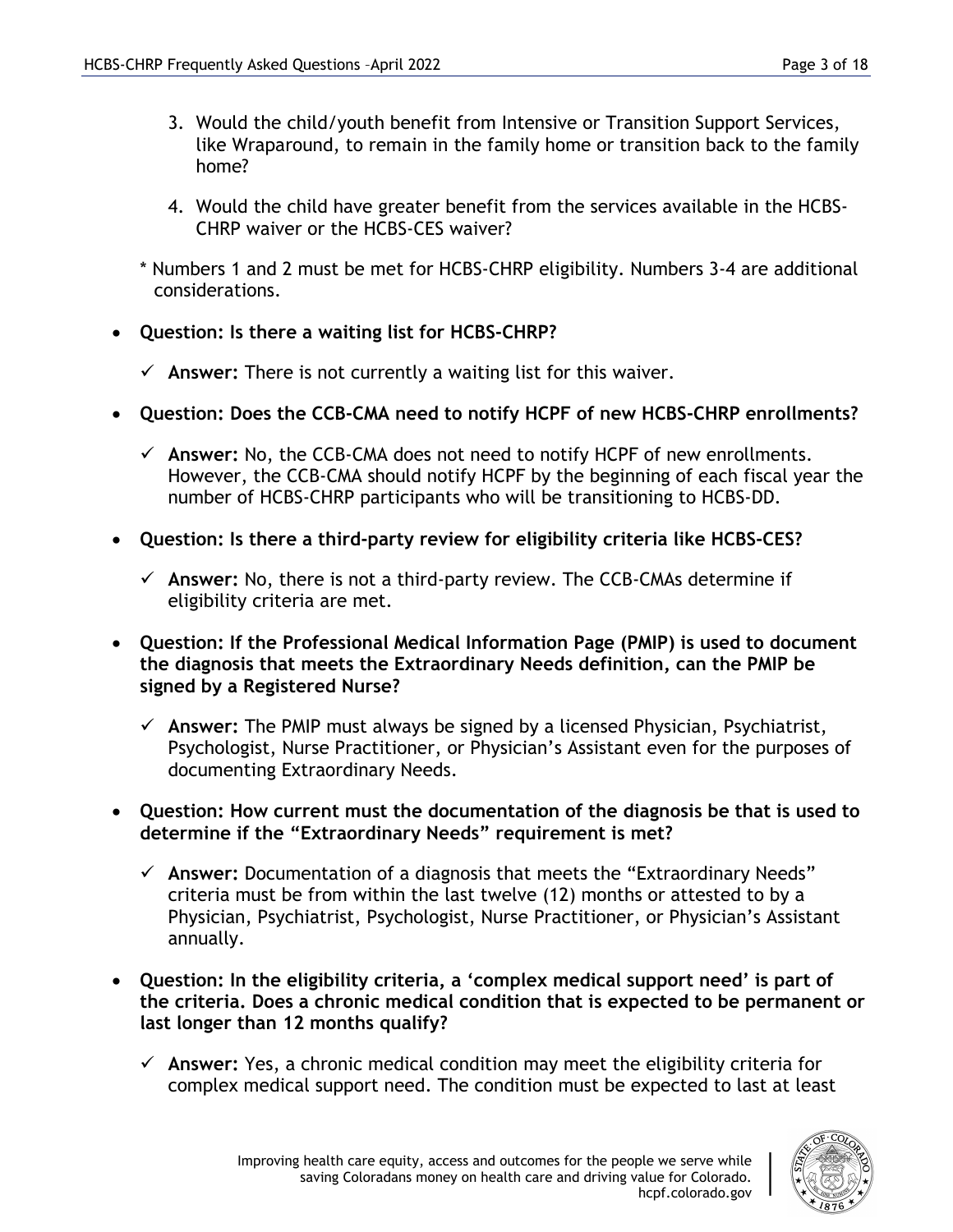12 months, require skilled care, and without intervention may result in a severely life altering condition.

- **Question: Where should it be documented that the child/youth met the targeting criteria for "extraordinary needs that put the child at risk of, or in need of, out of home placement"?**
	- **Answer:** This may be documented in the Benefits Utilization System (BUS) in the Assessment Demographic section of the ULTC 100.2. Additional documentation should be listed in each ADL that the extraordinary needs impact.

| *Location of Assessment                                                                                                                                                                         |                                                                                                                                                                                                                                                                                 |  |  |
|-------------------------------------------------------------------------------------------------------------------------------------------------------------------------------------------------|---------------------------------------------------------------------------------------------------------------------------------------------------------------------------------------------------------------------------------------------------------------------------------|--|--|
| ○ Applicants Private Residence/Home<br>ONursing Home<br>Hospital/Other Health Care Facility<br>○ Assisted Living<br>Agency Office<br>Relatives Home<br>$\bigcirc$ Telephone<br>$\bigcirc$ Other | <b>*Present at Interview</b><br>Applicant Only<br>C Caregiver(s) Only<br>Applicant and Caregiver(s)<br>○ Applicant and Others<br>$\circ$ Other                                                                                                                                  |  |  |
| *Most of the interview<br>information was provided by<br><b>CApplicant</b><br>Caregiver<br>Medical Record<br>○ Facility Staff<br>All of the Above<br>Oother                                     | *Living Environment<br>Safe<br>п<br>Safe with feasible modifications<br>п<br>Services can not be delivered here<br>Client needs to move so services can be delivered<br>п<br>Client needs to move to a safer environment<br>п<br>Special home assessment needed<br>Unknown<br>п |  |  |
|                                                                                                                                                                                                 | *Eligibility Assessment Summary<br>Save<br>Clear                                                                                                                                                                                                                                |  |  |

- **Question: If a child/youth is residing out of state, can the CCB work on components of eligibility or enrollment while the child/youth is still out of state?**
	- **Answer:** Yes, as long as the child/youth intends to return to Colorado. Functional eligibility assessments and ICAP assessments can be completed virtually. Wraparound planning services can be used within 30 days of the transition into the State. Case Managers must see the child/youth as soon as possible after their return to CO to verify the information previously provided for the assessments conducted while the child/youth was out of state. Case Managers must complete comprehensive documentation of the need to conduct assessments while the child/youth is out of state in the Departments prescribed system.

## **Inventory for Client and Agency Planning and Support Level Reviews**

• **Question: Does the Inventory for Client and Agency Planning (ICAP) assessment scoring dictate over-all plan levels or Service Plan Authorization Limits (SPAL)?**

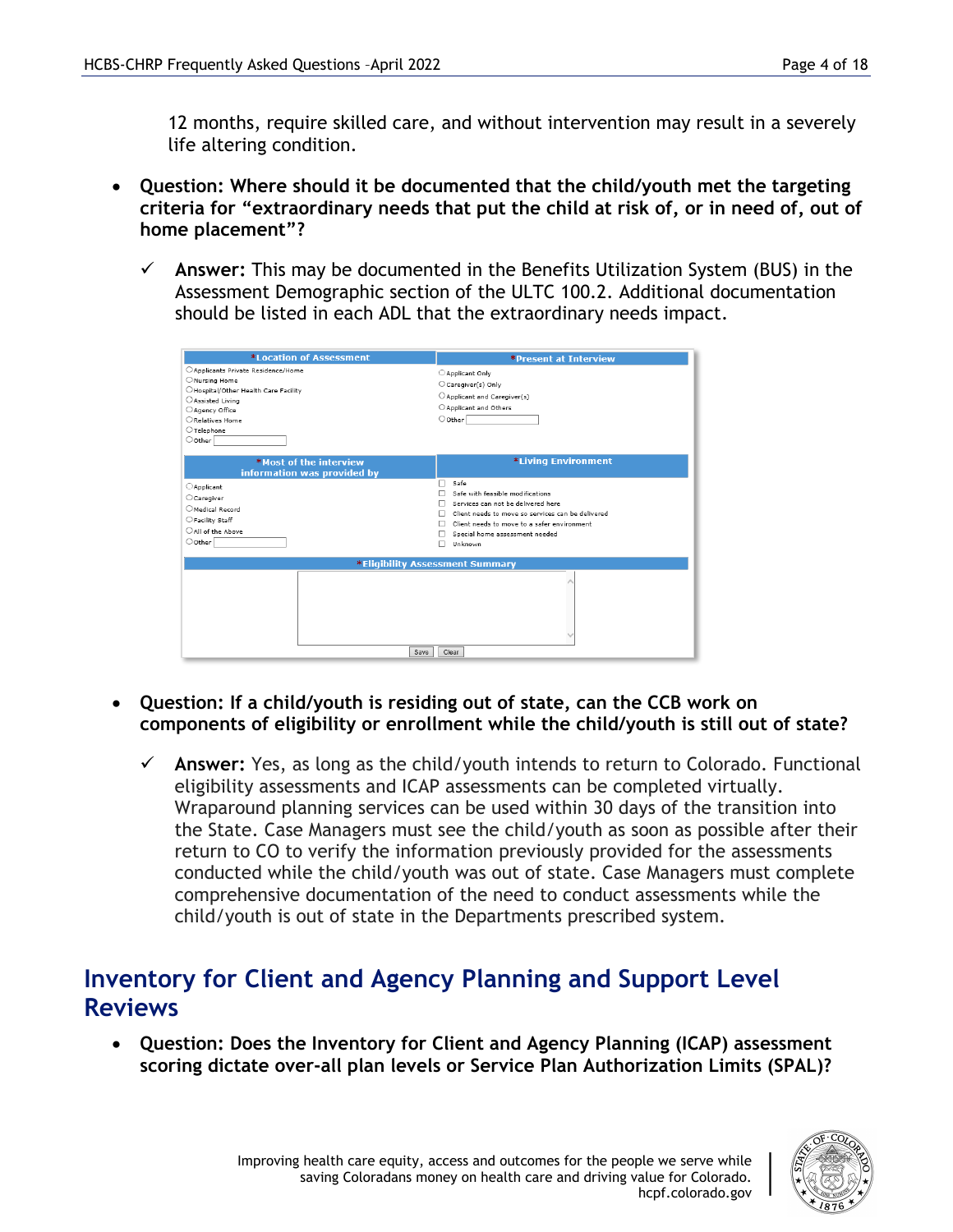- **Answer:** There are no SPALs or an overall spending limit for HCBS-CHRP. The ICAP assessment score correlates to a Support Need Level 1-6 for Habilitation services only.
- **Question:** Will the Department of Health Care Policy & Financing (HCPF) review all ICAP assessments completed and the resulting Support Need Levels?
	- **Answer:** HCPF will not review all ICAP assessments/Support Need Levels. Upload copies of scanned the ICAP assessments in the Case Management folder on the CCB SharePoint site.
- **Question: What is the process to request a change in Support Level?** 
	- **Answer:** To request a change in Support Need Level, the CCB-CMA must complete and submit a Support Need [Level Review](https://hcpf.colorado.gov/sites/hcpf/files/Request%20for%20HCBS-CHRP%20Support%20Level%20Review%20Form.docx) form to HCPF per [Operational Memo OM](https://hcpf.colorado.gov/sites/hcpf/files/HCPF%20OM%2019-026%20Children%27s%20Habilitiation%20Residential%20Program%20%28CHRP%29%20Waiver%20Support%20Need%20Level%20Review%20Process.pdf)  [19-026.](https://hcpf.colorado.gov/sites/hcpf/files/HCPF%20OM%2019-026%20Children%27s%20Habilitiation%20Residential%20Program%20%28CHRP%29%20Waiver%20Support%20Need%20Level%20Review%20Process.pdf) Support Level Reviews are also required to access Support Level 6 reimbursement in any placement.
- **Question: What is the process to request a change in Support Need Levels for Residential Child Care Facility (RCCF) placements?** 
	- **Answer:** To request a change in Support Need Level for RCCF, the CCB-CMA must complete and submit a Support Need Level Review form and complete the [CHRP](https://forms.gle/6kXpAN7rKHRZUrjr6)  [RCCF Negotiated Support Need Level Request \(Google Form\)](https://forms.gle/6kXpAN7rKHRZUrjr6) and submit to HCPF per [Operational Memo OM 20-104.](https://hcpf.colorado.gov/sites/hcpf/files/HCPF%20OM%2020-104%20Home%20and%20Community-Based%20Services%20Children%27s%20Habilitation%20Residential%20Program%20%28HCBS-CHRP%29%20-%20Residential%20Child%20Care%20Facilities%20New%20Rates.pdf)
- **Question: Is the Support Need Level 6 a specific amount or negotiated amount?**
	- **Answer:** The Foster Care Home and Group Home Support Need Level 6 is a set reimbursement rate on the HCBS-CHRP rate schedule. Only the RCCF rate for Support Need Level 6 is negotiated based on the individual needs of the member.
- **Question: Does an ICAP Assessment need to be done if the child/youth is not accessing Habilitation services?**
	- **Answer:** Yes, an ICAP is required per the waiver and regulations for all HCBS-CHRP participants.
- **Question: How many respondents should there be for the ICAP?**
	- **Answer:** There must be at least one (1) respondent, in addition to the assessor. The respondent should be an individual who has known the child/youth for at least three (3) months and sees him or her on a day to day basis.
- **Question: Who do CCB-CMA's contact to request more ICAP assessment forms?**
	- **Answer:** Complete the [ICAP Assessment Request form](https://forms.gle/2vbcvXXNqWs2y2c96) to request more assessments.

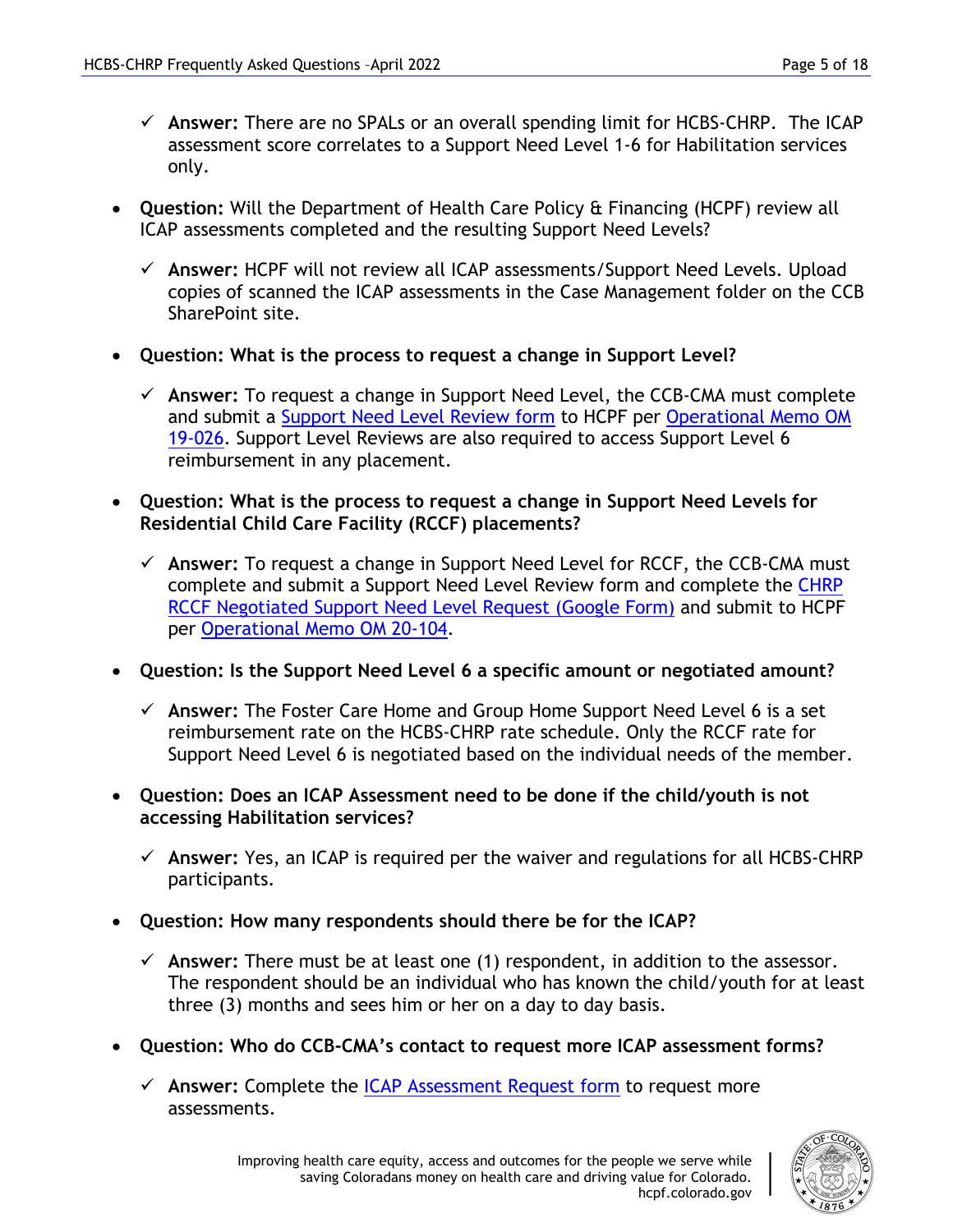- **Question: How do I interpret the ICAP score into a Support Need Level?** 
	- **Answer:** The following chart displays the ICAP scores and equivalent Support Level.

| <b>Support Level</b> |       |       |           |         |     |                                                              |
|----------------------|-------|-------|-----------|---------|-----|--------------------------------------------------------------|
| <b>ICAP Score</b>    | 60-79 | 40-59 | $20 - 39$ | $10-19$ | 1-9 | Support Need Level<br>Request required for<br>all placements |

# **Provider Enrollment**

- **Question: How do we enroll as CHRP Providers?** 
	- **Answer:** See the Department's [Provider Enrollment](https://hcpf.colorado.gov/provider-enrollment) page. Add Provider Type 36 (HCBS Waivers) and CHRP Specialty 619. Current Medicaid providers will need to complete a new application to add HCBS services in the Provider Portal. Current HCBS providers can add CHRP Specialty 619 in the provider portal. Our enrollment team will reach out to providers during the enrollment process to finalize their requested services.

#### • **Question: If I am a current Child Placement Agency or Foster Care parent, is training required to be a CHRP Habilitation Provider?**

- **Answer:** Yes. The training requirements and provider qualifications change depending on the type of service you want to provide. See the service categories below for service specific training requirements and provider qualifications. For traditional CPA/Foster Care Homes, the Colorado Department of Human Services requires completion of 32 hours of ongoing training a year for CHRP providers. Communicate with your licensing organization to discuss CHRP Habilitation. Additionally, all Medicaid Waiver providers will need to comply with [Settings Final](https://hcpf.colorado.gov/home-and-community-based-services-settings-final-rule#Training)  [Rule.](https://hcpf.colorado.gov/home-and-community-based-services-settings-final-rule#Training)
- **Question: Are there specialties for CHRP services?**
	- **Answer:** No, there are no specialties at this time. Enrollment specialties are descriptions and codes for your Provider Type. Respite, Habilitation, Massage Therapy are examples of Provider Type specialties. All interested providers should enroll with our one CHRP Provider Type (619). Once a provider adds the CHRP Specialty (619) to their provider profile and meets all enrollment criteria, the CHRP team will reach out to the provider to confirm the specific services to be provided.
- **Question: If I want to enroll as a Wraparound Facilitator, how do I demonstrate my facilitator's credentials?**

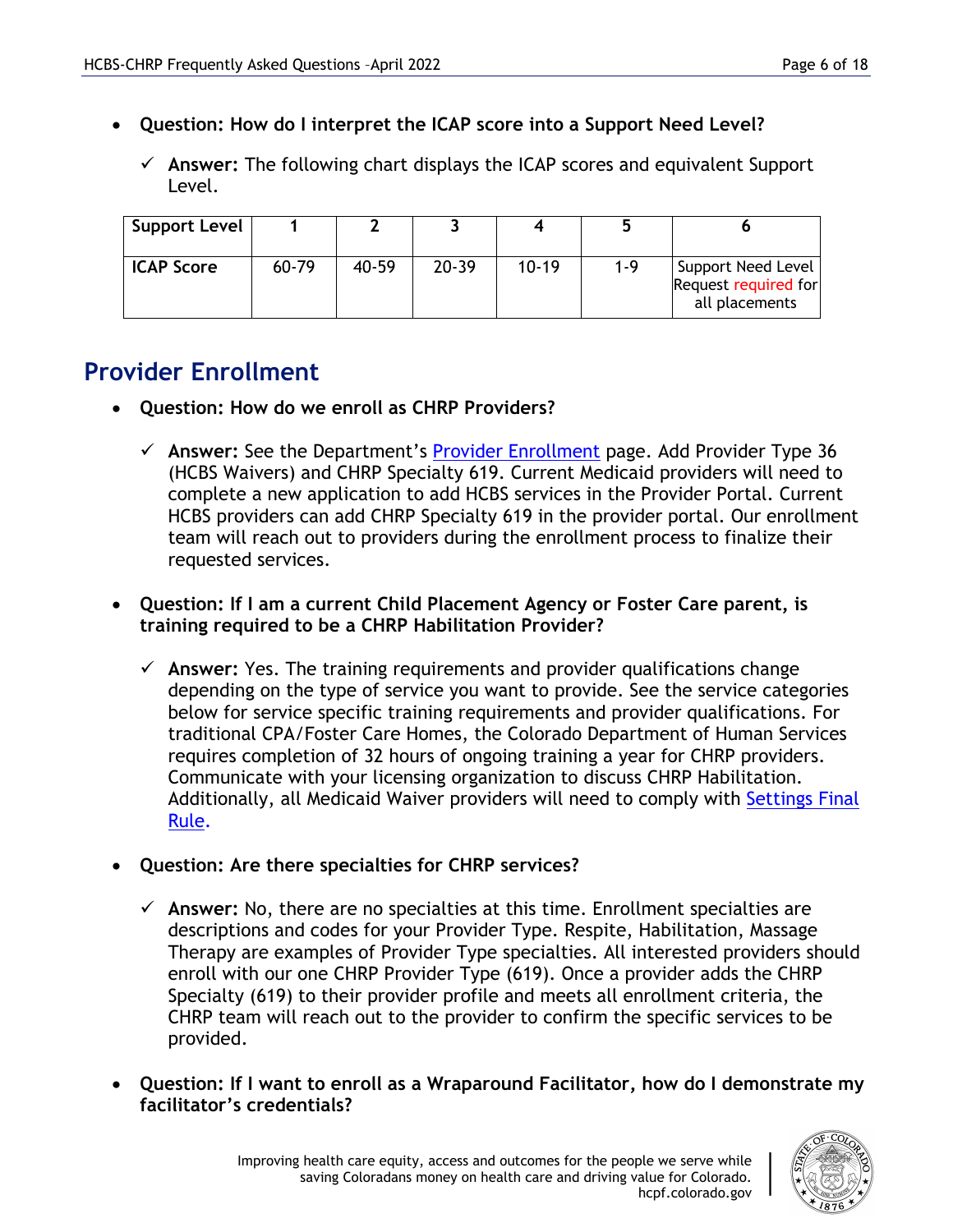**Answer:** Upon completion of Wraparound Facilitator trainings, upload documents to the Provider Portal, including: a resume/Curriculum Vitae that documents relevant trainings, a document of Bachelors of Arts/Bachelors of Science (BA/BS) degree (or a combination of education with experience), and facilitator certification documents.

If you are working with a coach to complete your final certification, include the name of your coach. You will need to upload your certification when complete to the Provider Portal.

## **Ongoing Case Management**

- **Question: How do PASA catchment areas affect CHRP providers?** 
	- **Answer:** PASA catchment areas are not used for CHRP services. See the [CHRP](https://docs.google.com/spreadsheets/d/1F2z0564_JzqyuGRfd4sOKc6M3JcvmYicPFE7rJsUJRY/edit?usp=sharing)  [Provider List](https://docs.google.com/spreadsheets/d/1F2z0564_JzqyuGRfd4sOKc6M3JcvmYicPFE7rJsUJRY/edit?usp=sharing) for the services areas for CHRP providers.
- **Question: Will Human Rights Committee (HRC) reviews be required?**
	- **Answer:** Yes, per the waiver requirements, Mistreatment, Abuse, Neglect, and Exploitation investigations are to be reviewed by the HRC. There are no other requirements for HCBS-CHRP and HRC reviews.
- **Question: How will CCB-CMA's be informed of approved HCBS-CHRP Service Agencies?**
	- **Answer:** See the [CHRP Provider List](https://docs.google.com/spreadsheets/d/1F2z0564_JzqyuGRfd4sOKc6M3JcvmYicPFE7rJsUJRY/edit?usp=sharing) maintained by the Department.
- **Question: Will the CCB-CMA have the option to provide case management for Targeted Case Management (TCM) if the child/youth is living in a residential placement outside of their service area? Will there be exceptions to the quarterly face to face monitoring requirements in this instance?**
	- **Answer:** A CCB-CMA may provide case management to a child/youth outside of their service area, however, the quarterly face to face monitoring requirement will still apply. If a child/youth is living outside of the current CCB-CMA service area, then work with the CCB-CMA where the child/youth is living and their support team to determine if a transfer to the area's designated CCB-CMA should be completed.
- **Question: What is the appeal process for service denials? Will 803s be used for notice of denied services?**

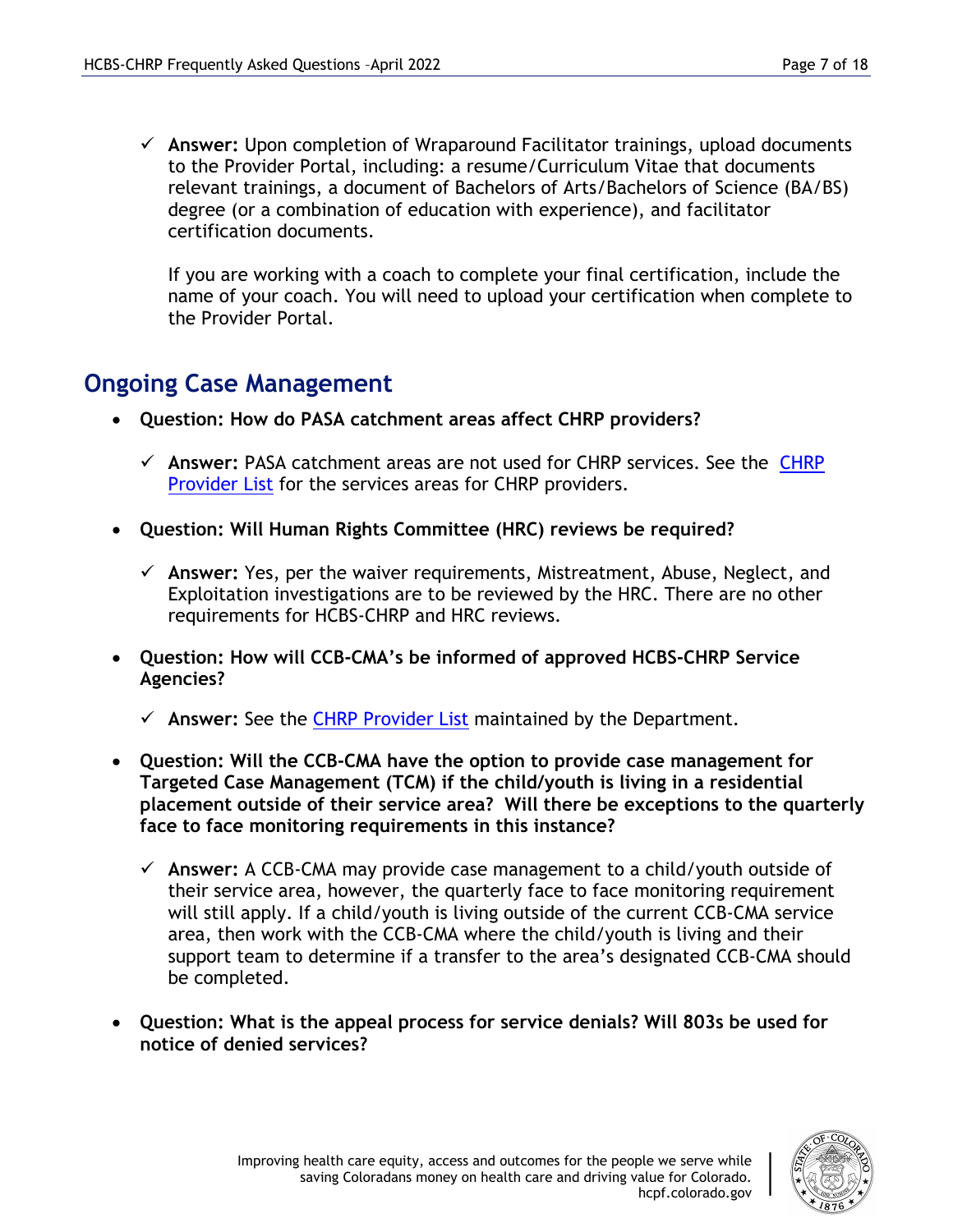- **Answer:** Yes, the same appeals process as for other HCBS waivers and the 803 will be used. Regulatory requirements for appeals may be found at 10 CCR 2505-10 [8.057](https://www.sos.state.co.us/CCR/DisplayRule.do?action=ruleinfo&ruleId=2917&deptID=7&agencyID=69&deptName=2505,1305%20Department%20of%20Health%20Care%20Policy%20and%20Financing&agencyName=2505%20Medical%20Services%20Board%20(Volume%208,%20Medical%20Assistance,%20Children%27s%20Health%20Plan)&seriesNum=10%20CCR%202505-10%208.000) Recipient Appeals.
- **Question: Can CCB-CMAs refuse a requested transfer to their service area for a HCBS-CHRP participant? At what point should the transfer occur?**
	- **Answer:** A CCB-CMA may not refuse a requested transfer. The transfer should be completed when requested by the decision-making party and when in the best interest of the child/youth.
- **Question: Can youth in HCBS-CHRP transition to the HCBS-DD?**
	- **Answer:** Yes, an individual that has been enrolled in HCBS-CHRP may bypass the waiting list and enroll directly from HCBS-CHRP into HCBS-DD once the youth has reached age 18 or after. The youth must transition into the HCBS-SLS, HCBS-DD or other adult waiver by their 21<sup>st</sup> birthday.
- **Question: Will CCB-CMAs be required to complete the DD Section of the Service Plan?**
	- $\checkmark$  Answer: No, the DD Section of the Service Plan is not required.

## **Waiver Services**

#### **General**

- **Question: Where are CHRP rates and procedure codes found?** 
	- **Answer:** CHRP rates and procedure codes are on the Department's [Provider Rates](https://hcpf.colorado.gov/provider-rates-fee-schedule)  [and Fee Schedule page.](https://hcpf.colorado.gov/provider-rates-fee-schedule)
- **Question: Can a child or youth enroll in CHRP if they plan to stay in the family home or are returning to the family home?**
	- **Answer:** Yes, children/youth can enroll even if they are still in the family home upon enrollment into CHRP. CHRP services can be used to maintain placement in their family home and prevent out of home placement.
- **Question: How are CHRP referrals sent to the providers?** 
	- **Answer:** CHRP referrals are generated and sent by the child/youth's CCB-CMA to the email addresses provided in the [CHRP Provider List.](https://docs.google.com/spreadsheets/d/1F2z0564_JzqyuGRfd4sOKc6M3JcvmYicPFE7rJsUJRY/edit?usp=sharing)
- **Question: Are CHRP Providers required to be in compliance with the HCBS Settings Final Rule?**

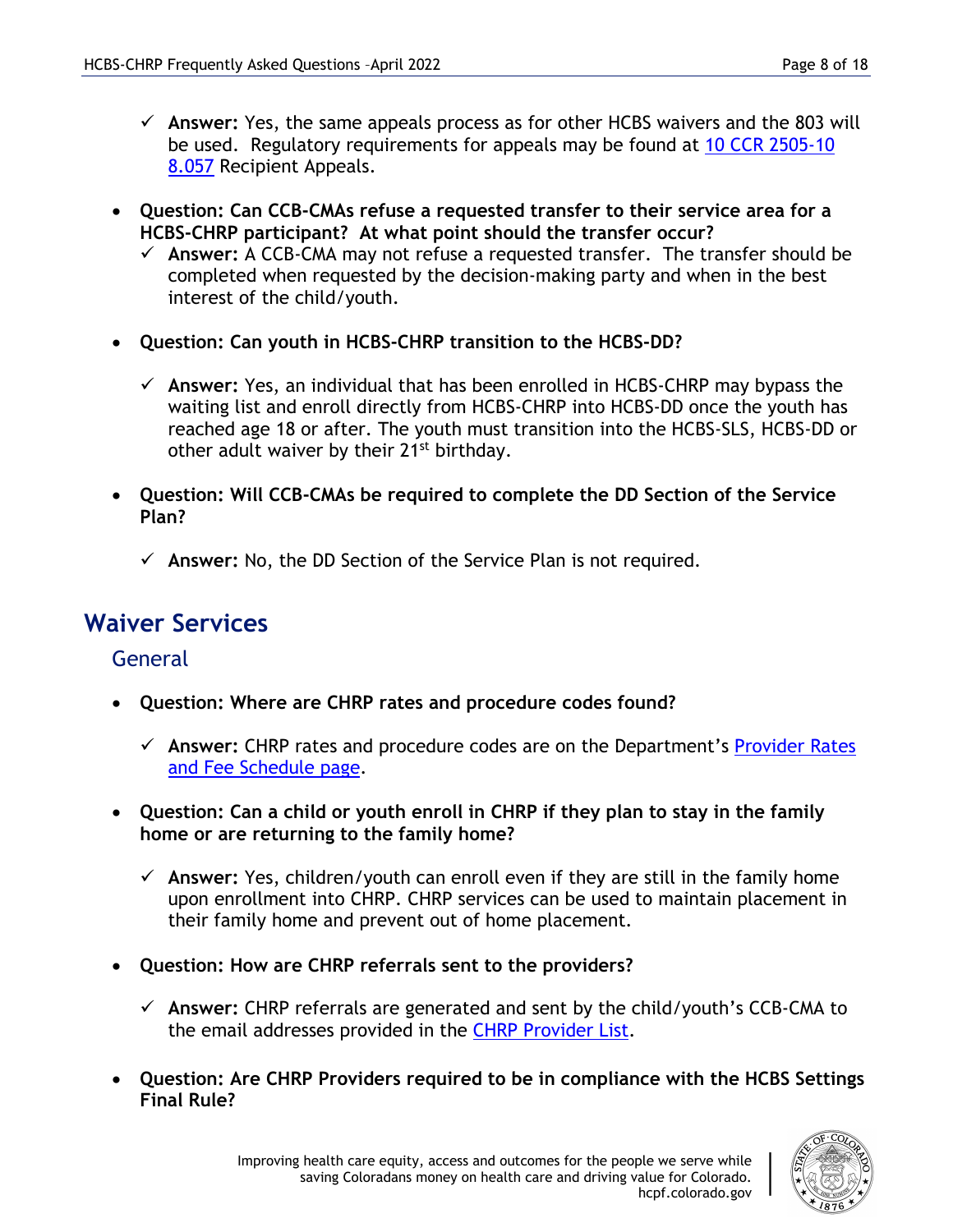- **Answer:** Yes, all CHRP providers are expected to be in compliance with the HCBS Settings Final Rule. See The Department's [Settings Final Rule page](https://hcpf.colorado.gov/home-and-community-based-services-settings-final-rule) for resource documents and requirements.
- **Question: What CHRP services require Electronic Visit Verification (EVV)?**
	- **Answer:** The only CHRP service that requires EVV is 'In-home Respite' for providers who bill S5150 and S5151.

#### Residential Habilitation

- **Question: Who is responsible for finding a Habilitation provider when a child is in Child Welfare and HCBS-CHRP?**
	- **Answer:** The Community Centered Board-Case Management Agency (CCB-CMA), the Regional Accountable Entity (RAE) care coordination, and Child Welfare should work together to find a provider.
- **Question: What happens when a residential provider cannot be found, who is ultimately the responsible party?**
	- $\checkmark$  Answer: The legally responsible party for the child is ultimately responsible.
- **Question: Who can be paid providers for the Habilitation services?** 
	- **Answer:** Habilitation can be provided through a Certified Foster Care Home, Kinship Foster Care Home, a certified and licensed Group Facility or Group Home, a Host Home for children/youth over the age of 18, or an RCCF. Provider qualifications are listed in the [CHRP Waiver Full Text document.](https://hcpf.colorado.gov/hcbs-public-comment#Approved) Parents, legal guardians, and legally responsible parties may not be Habilitation providers for children/youth under 18. For youth over 18 receiving Habilitation in a Host Home, a parent or other relative may be the Habilitation provider.
- **Question: How do I become a CHRP Habilitation provider, such as a Foster Care or Kinship Provider?** 
	- **Answer:** Interested individuals may contact an approved Child Placement Agency or their county for further information. Foster Care Providers can start with CPAs on the [CHRP Provider List](https://docs.google.com/spreadsheets/d/1F2z0564_JzqyuGRfd4sOKc6M3JcvmYicPFE7rJsUJRY/edit?usp=sharing) for further information.
- **Question: What are the routine and annual documentation requirements for CHRP Habilitation Services?**
	- **Answer:** Service Providers for all CHRP services must maintain records to substantiate claims for reimbursement in accordance with [Department](https://www.sos.state.co.us/CCR/NumericalCCRDocList.do?deptID=7&deptName=Department%20of%20Health%20Care%20Policy%20and%20Financing&agencyID=69&agencyName=2505%20Medical%20Services%20Board%20(Volume%208;%20Medical%20Assistance,%20Children%27s%20Health%20Plan)) regulations.

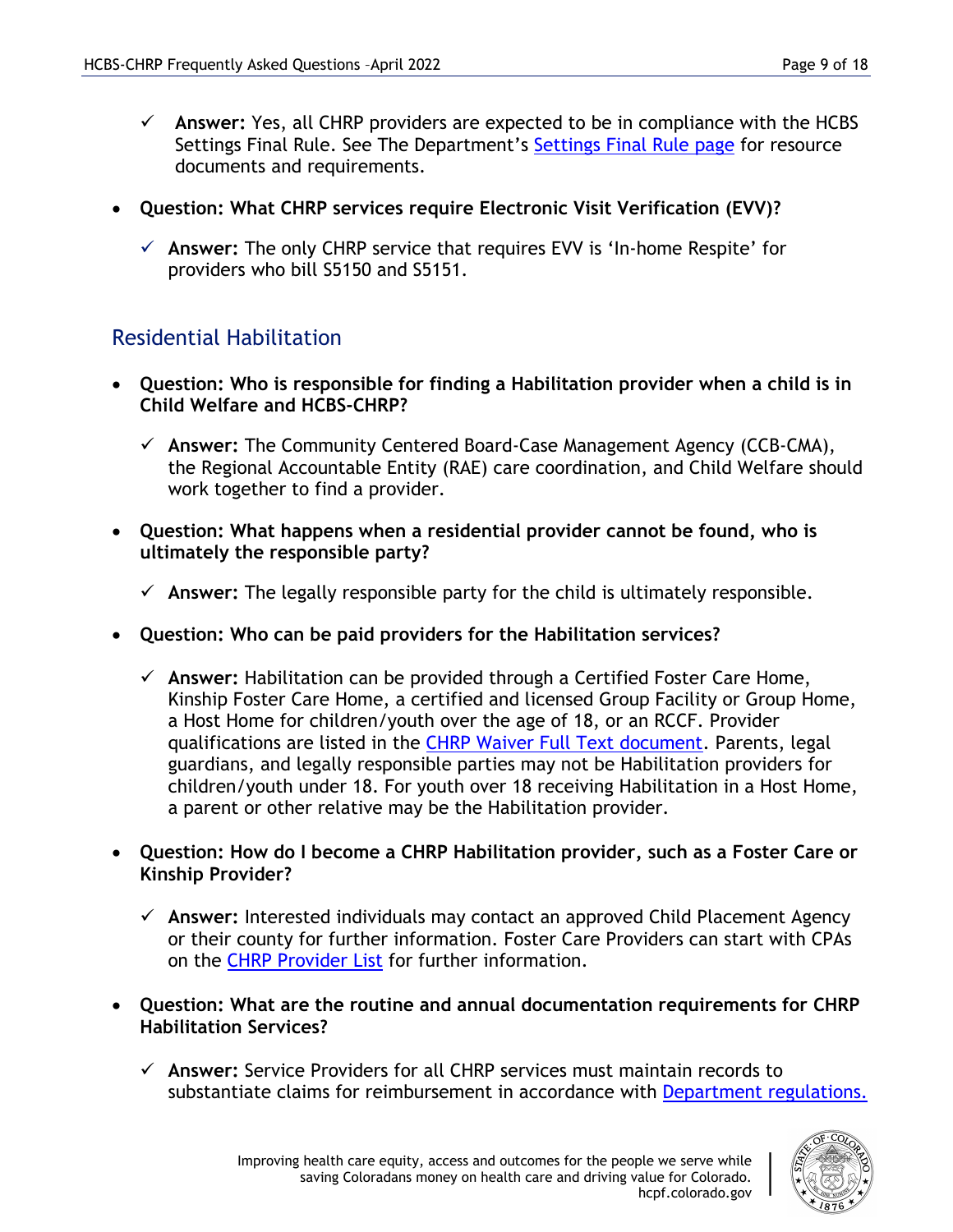#### • **Question: What is the minimum and maximum length of stay in a Habilitation placement?**

- **Answer:** Habilitation is a service designed to be person-centered and family oriented. HCPF does not have requirements for minimum or maximum length of stays in a Habilitation placement. Lengths of stay in out of home placements should be solely based on the individual member's needs and treatment plan.
- **Question: Can Long-Term Home Health be used by HCBS-CHRP participants if they are receiving Habilitation services?**
	- **Answer:** Long-Term Home Health services may only be used concurrent with Habilitation services if they are not duplicative of waiver services.
- **Question: Do children need special approval to be designated as a Support Level 6?** 
	- **Answer:** Yes. The CCB-CMA must submit a Support Need Level Review Form to HCPF per [Operational Memo OM 19-026](https://hcpf.colorado.gov/sites/hcpf/files/HCPF%20OM%2019-026%20Children%27s%20Habilitiation%20Residential%20Program%20%28CHRP%29%20Waiver%20Support%20Need%20Level%20Review%20Process.pdf) and [Operational Memo OM 20-104.](https://hcpf.colorado.gov/sites/hcpf/files/HCPF%20OM%2020-104%20Home%20and%20Community-Based%20Services%20Children%27s%20Habilitation%20Residential%20Program%20%28HCBS-CHRP%29%20-%20Residential%20Child%20Care%20Facilities%20New%20Rates.pdf)
- **Question: Are the Foster Care / Group Homes rates negotiable for Support Need Level 6?** 
	- **Answer:** No, only RCCF Support Need Level 6 rates are negotiable.
- **Question: Who completes the appeal request to exceed capacity limits for Foster Care Homes?**
	- **Answer:** The Service Agency completes the appeal request to the Colorado Department of Human Services (CDHS). CDHS and HCPF will make a joint decision on the request and CDHS will notify the Service Agency. The capacity limits can be found in the Department of Health Care Policy and Financing Code of Colorado Regulations at [10 CCR 2505-10 Section 8.508.100.C.1.a-c.](https://www.sos.state.co.us/CCR/DisplayRule.do?action=ruleinfo&ruleId=2922&deptID=7&agencyID=69&deptName=2505,1305%20Department%20of%20Health%20Care%20Policy%20and%20Financing&agencyName=2505%20Medical%20Services%20Board%20(Volume%208,%20Medical%20Assistance,%20Children%27s%20Health%20Plan)&seriesNum=10%20CCR%202505-10%208.500)
- **Question: What is the process to request appeals for CHRP capacity limits in a Foster Care / Group Home?** 
	- **Answer:** The appeal process can be found in the Colorado Department of Human Services Code of Colorado Regulations [12 CCR 2509-8 Section 7.701.](https://www.sos.state.co.us/CCR/DisplayRule.do?action=ruleinfo&ruleId=2826&deptID=9&agencyID=107&deptName=Department%20of%20Human%20Services&agencyName=Social%20Services%20Rules%20(Volume%207;%20Child%20Welfare,%20Child%20Care%20Facilities)&seriesNum=12%20CCR%202509-7)
- **Question: For the Habilitation capacity limits, do the "Non HCBS-CHRP participants" apply to any child in the home or just children/youth in Child Welfare?**
	- $\checkmark$  Answer: The limits only apply to children/youth in the home that are in Child Welfare.

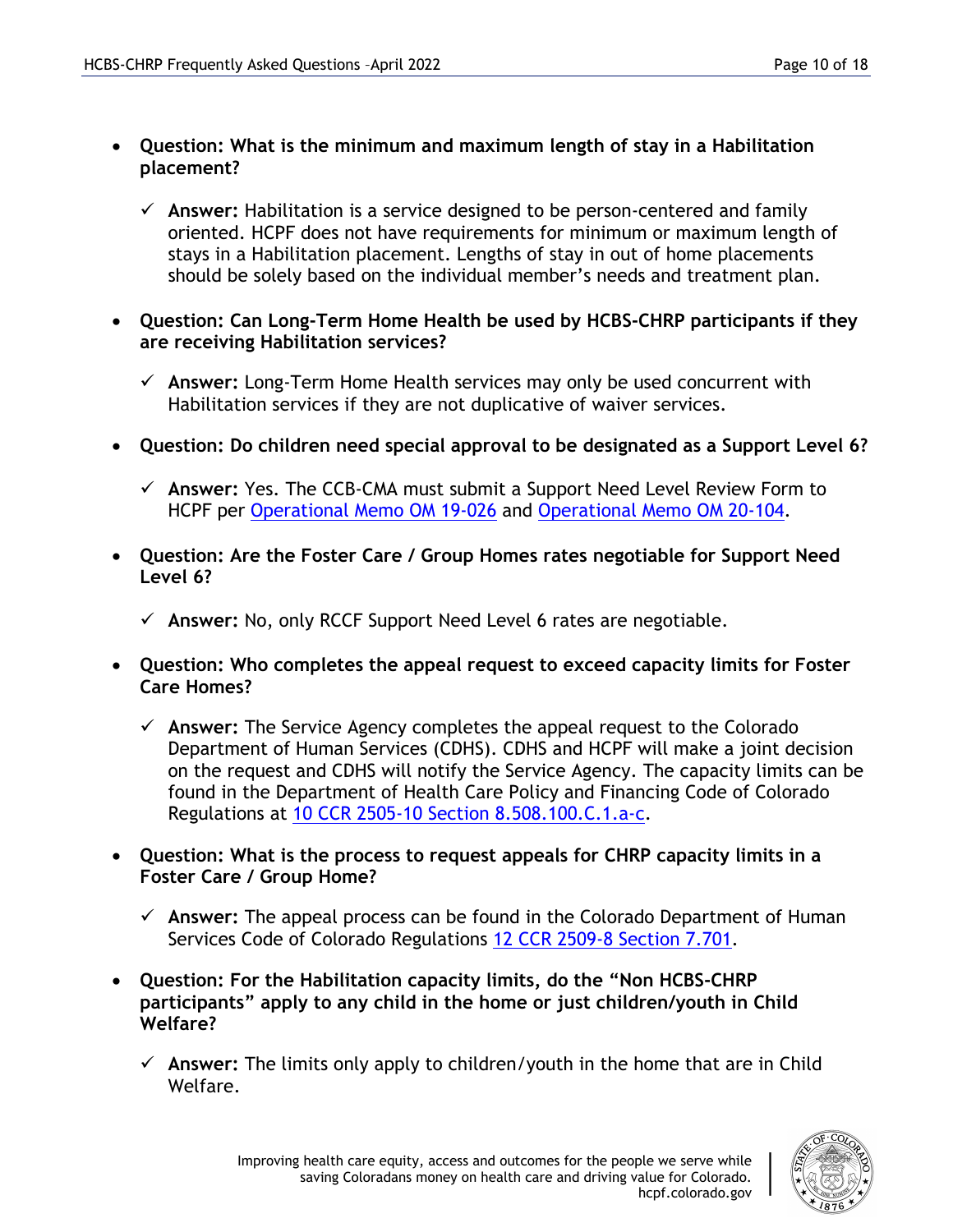- **Question: Can adults and children live together in a Foster Care Home / Host Home?**
	- $\checkmark$  Answer: There may be one (1) HCBS-CHRP participant and two (participants in either the HCBS-Developmental Disabilities (DD) or Supported Living Services (SLS) waiver; or two (2) HCBS-CHRP participants and either 1 HCBS-DD or HCBS-SLS participant. The total maximum of three (3) may not be exceeded. There is no appeals process. The foster home shall meet all Foster Care regulations as stated in 12 CCR [2509-8 7.710.33,](https://www.sos.state.co.us/CCR/DisplayRule.do?action=ruleinfo&ruleId=2827&deptID=9&agencyID=107&deptName=Department%20of%20Human%20Services&agencyName=Social%20Services%20Rules%20(Volume%207;%20Child%20Welfare,%20Child%20Care%20Facilities)&seriesNum=12%20CCR%202509-8) which includes background checks, fingerprints, reference checks, etc. for all adults over the age of 18 years.
- **Question: Can HCBS-DD participants live in the same group home as HCBS-CHRP participants?**
	- **Answer:** HCBS-DD and HCBS-CHRP participants may not live in the same group home.
- **Question: What are the capacity limits for Residential Child Care Facilities (RCCF)?**
	- **Answer:** There are no capacity limits for CHRP children/youth within an RCCF at one time. The RCCF may not exceed the total number of residents it is licensed to serve.
- **Question: If I am a Habilitation provider, can I also provide Child and Youth Mentorship?** 
	- **Answer:** Yes. As long as the provider meets all Child and Youth Mentorship Direct Support Professional qualifications. Existing providers, inform the HCPF Enrollment Specialists or the [HCPF\\_CHRP@state.co.us](mailto:HCPF_CHRP@state.co.us) email inbox of your intention to provide this service.
- **Question: Do Host Home placements for youth over 18 need to be certified as a foster care home?**
	- $\checkmark$  Answer: No. Once the youth turns 18 years, the placements do not need to be certified as a foster care homes. If the youth resides in a Host Home, the homes must meet all requirements as defined in 10 CCR 2505-10 8.600. However, if the youth is in county custody, it is the determination of the County.
- **Question: Do all Habilitation placements require Personal Needs Funds (PNF)? Who pays the PNF?**
	- **Answer:** PNF should be paid to the child/youth every month while the child is in a CHRP Habilitation placement. The PNF payor depends on who the Representative Payee is, as guardians or kin, may be the payee and thus responsible for the PNF payment. All agencies, including foster care and host homes, RCCFs, Group Facilities, and Qualified Residential Treatment Programs (QRTPs), are encouraged to have a PNF processes in place for distribution of PNF.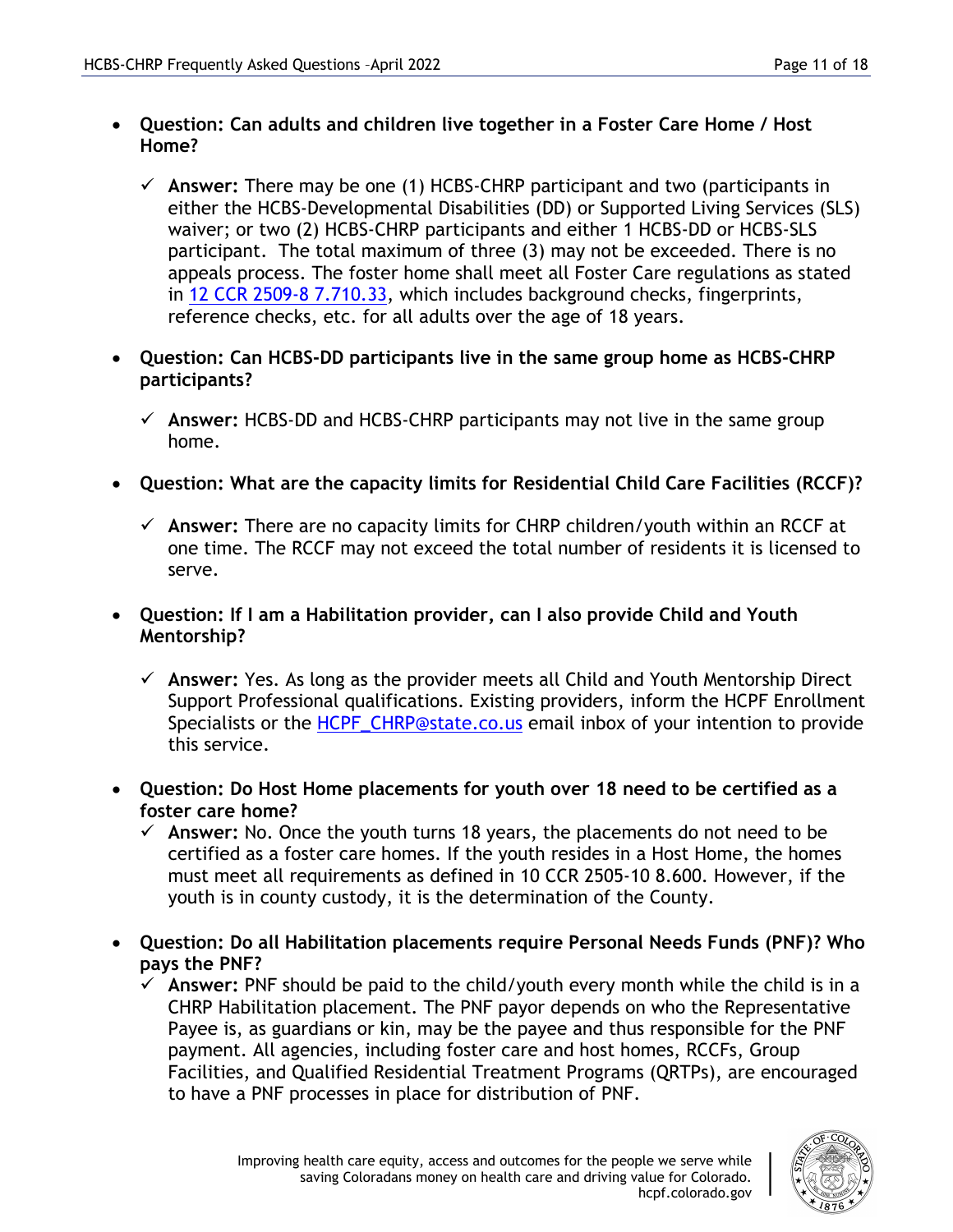## Respite

- **Question: Can Respite be used during school breaks?**
	- **Answer:** Respite services may be authorized if the need for Respite meets the service definition (i.e. "For the temporary relief of the primary caregiver").
- **Question: Can Respite be utilized for a child/youth living a Foster Care Home?**
	- $\checkmark$  Answer: Habilitation and Respite may not be billed on the same day.
- **Question: How are Respite "days" defined? How shall case managers calculate the number of days Respite is authorized to determine if the limit of 28 days is reached?**
	- $\checkmark$  Answer: Respite is reimbursed on a 15-minute increment (1 unit = 15 minutes) up to 10 hours. At 10 hours Respite is reimbursed on a per diem unit. Any Respite usage, even one unit or one hour, equals one Respite "day." For example, even if only one unit is authorized on a particular day, that shall count as one of the 28 days allowed for Respite. Case managers shall count the number of days in which Respite is authorized.
- **Question: Is the Respite 28 day maximum for the calendar year or service plan year?** 
	- **Answer:** Regulations state, "No more than 7 consecutive days per month and not to exceed 28 days in a calendar year." For example, if a child has a service plan effective 7/1/21 – 6/30/22, they can receive 28 days of respite from 7/1/21 – 12/31/21 and another 28 days would be available from 01/01/2022 – 12/31/2022.
- **Question: Which children are eligible for Respite Services?**
	- **Answer:** All CHRP enrolled children/youth may access Respite as determined by their needs and Service Plan.
- **Question: What providers are allowed to provide Respite services?** 
	- **Answer:** Respite can be provided by a CPA, Specialized Group Facilities, RCCFs, Foster Homes (including Kinship Foster Care Homes), a Provider Licensed Child Care Center, and by a Program Approved Service Agency (PASA) approved to provide Respite in the Child's Extensive Support (CES) waiver.
- **Question: Can family members be paid providers for respite?**

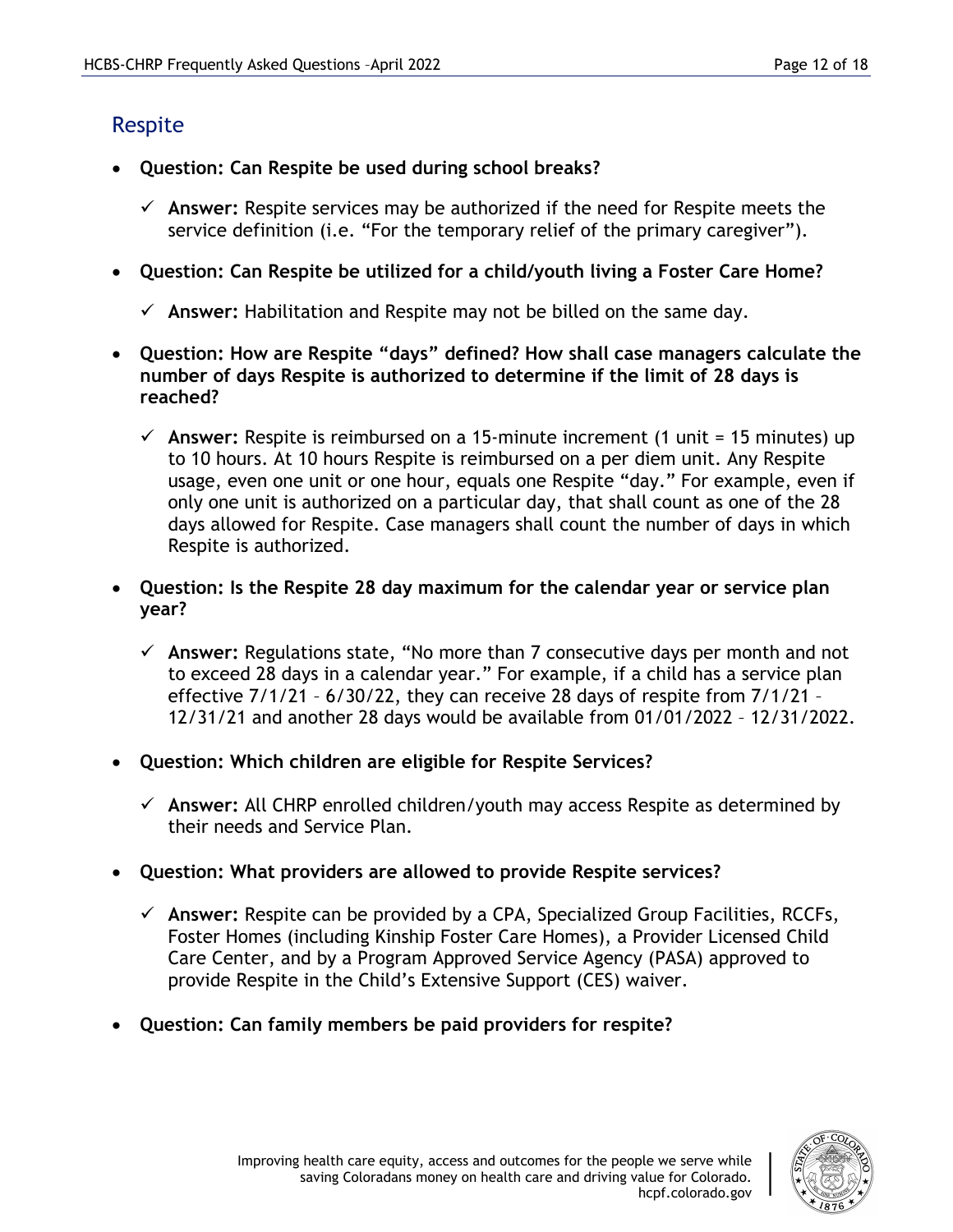- **Answer:** Yes, relatives or family members can become providers if they meet provider qualifications. Parents or legally responsible parties may not be paid providers for Respite.
- **Question: Can Respite be used when a child is in residential placement?** 
	- **Answer:** Respite and Habilitation services may not be accessed or billed on the same day. Respite services may not be used to pay a Habilitation provider for "respite" when the child/youth is temporarily in another placement.

## Intensive or Transition Support Services

- **Question: Can Intensive & Transition Supports be used while a child is in a residential placement?** 
	- **Answer:** Yes. Intensive Support Services may be used to maintain stabilization, prevent Crisis situations, and de-escalate Crisis. It can be used to maintain current residential placement or maintain stability at home. Transition Support Services is to support the child/family when transitioning from out-of-home placement back to the home or stepping down to a lower level of care.
- **Question: Do I need to enroll each employee as a Wraparound Facilitator or Child and Youth Direct Support Professional if my agency wants to provide these services?**
	- **Answer:** No, enroll as an agency. Upload the Wraparound Facilitator and/or Child and Youth Direct Support Professional credentials for at least one employee for Wraparound Facilitator and/or Child and Youth Direct Support Professional to the Provider Portal. It is your agency's responsibility to maintain credentials for all employees providing these services in their records for auditing purposes.
- **Question: What are the provider qualifications for Wraparound Facilitators and Child and Youth Mentorship direct support professionals?**
	- **Answer:** See the provider qualifications for Wraparound Facilitators and Child and Youth Mentorship Direct Support Professionals listed in the [CHRP Waiver Full Text](https://hcpf.colorado.gov/hcbs-public-comment#Approved)  [document](https://hcpf.colorado.gov/hcbs-public-comment#Approved) under Appendix C: Participant Services in the Intensive Support and Transition Support Services pages.
- **Question: Are there unit limits for Intensive Support and Transition Support services?**
	- **Answer:** Intensive Support and Transition Support services do not have limits and are based on the needs of the child/youth.

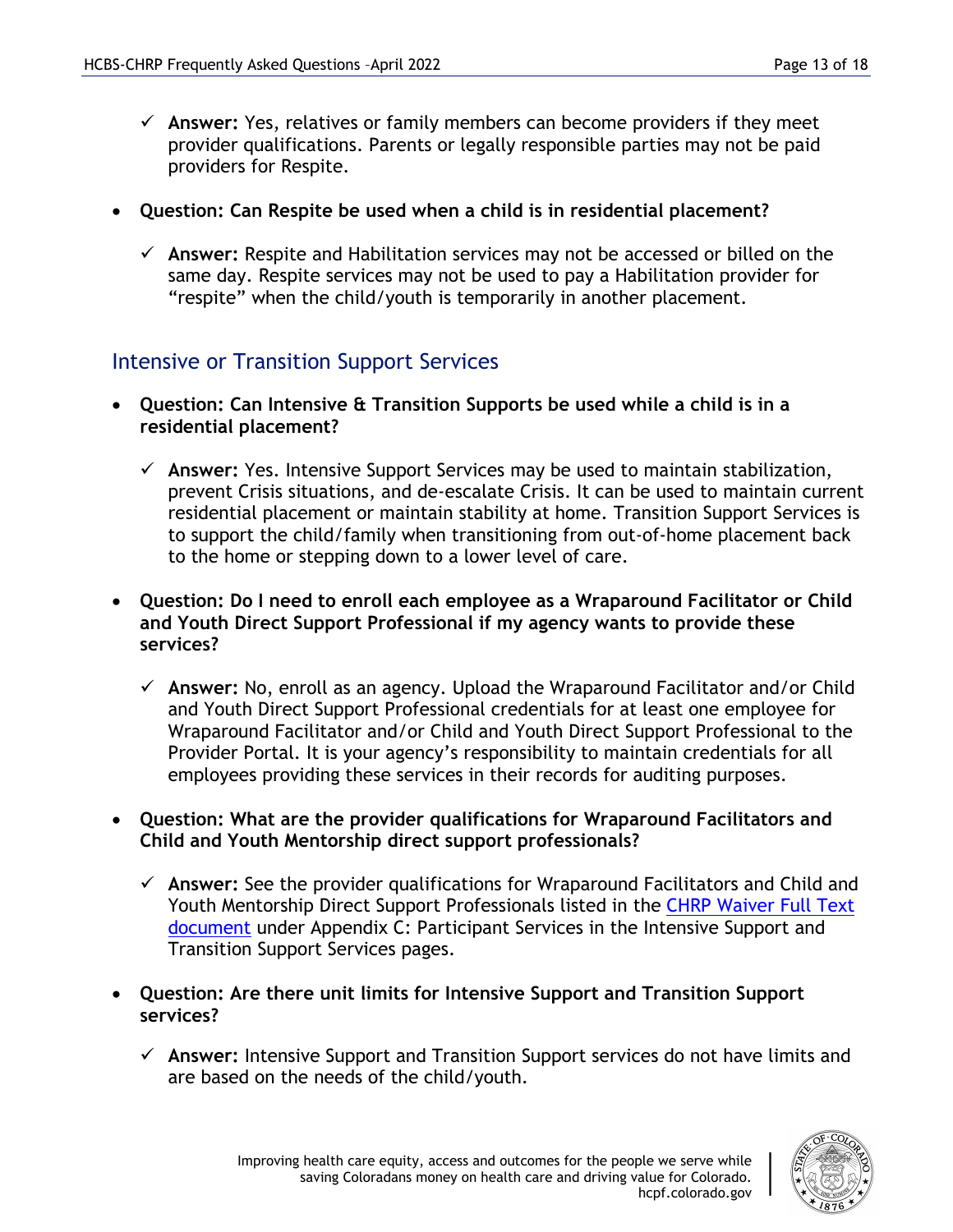- **Question: Can a Child and Youth Mentorship provider for Intensive Support and Transition Support services take the child/youth into the community?**
	- $\checkmark$  Answer: Yes, as long as the activity is in alignment with the service definition and the identified need documented in the Service Plan.

## Wraparound Facilitator Plan and Wraparound Monitoring / Follow-Up

- **Question: How is Wraparound Prevention and Monitoring defined?** 
	- **Answer:** The service requirements are listed in [10 CCR 2505-10 8.508](https://www.sos.state.co.us/CCR/DisplayRule.do?action=ruleinfo&ruleId=2922&deptID=7&agencyID=69&deptName=2505,1305%20Department%20of%20Health%20Care%20Policy%20and%20Financing&agencyName=2505%20Medical%20Services%20Board%20(Volume%208,%20Medical%20Assistance,%20Children%27s%20Health%20Plan)&seriesNum=10%20CCR%202505-10%208.500) under "Follow-Up Services" as part of the service definitions for Intensive Support services and Transition Support services. Prevention and Monitoring should be utilized and billed after the primary Wraparound Plan has been written and implemented. Prevention and Monitoring should be discussed during the initial Wraparound Plan and utilized after the plan has been implemented and/or transition to a lower level of care has occurred or is in progress.
- **Question: If I want to enroll as a Wraparound Facilitator, how do I demonstrate my facilitator's credentials?**
	- **Answer:** Upon completion of Wraparound Facilitator trainings, upload documents to the Provider Portal, including: a resume/Curriculum Vitae that documents relevant trainings, a document of Bachelors of Arts/Bachelors of Science (BA/BS) degree (or a combination of education with experience), and facilitator certification documents.

If you are working with a coach to complete your final certification, include the name of your coach. You will need to upload your certification when complete to the Provider Portal.

- **Question: Where do we find High-Fidelity Wraparound Coaches that can assist us to become credentialed?** 
	- **Answer: V**isit the ["Getting Started with Wraparound"](https://learn.coloradocsti.org/mod/page/view.php?id=518) page on the Cross Systems Training Institute website. This page also has links to the High-Fidelity Wraparound web-based training and High-Fidelity Wraparound guidelines.
- **Question: When utilizing an outside agency coach or Family Support Partner, how are they paid?** 
	- **Answer:** The cost for any staff other than the Wraparound Facilitator is not billable to Medicaid.

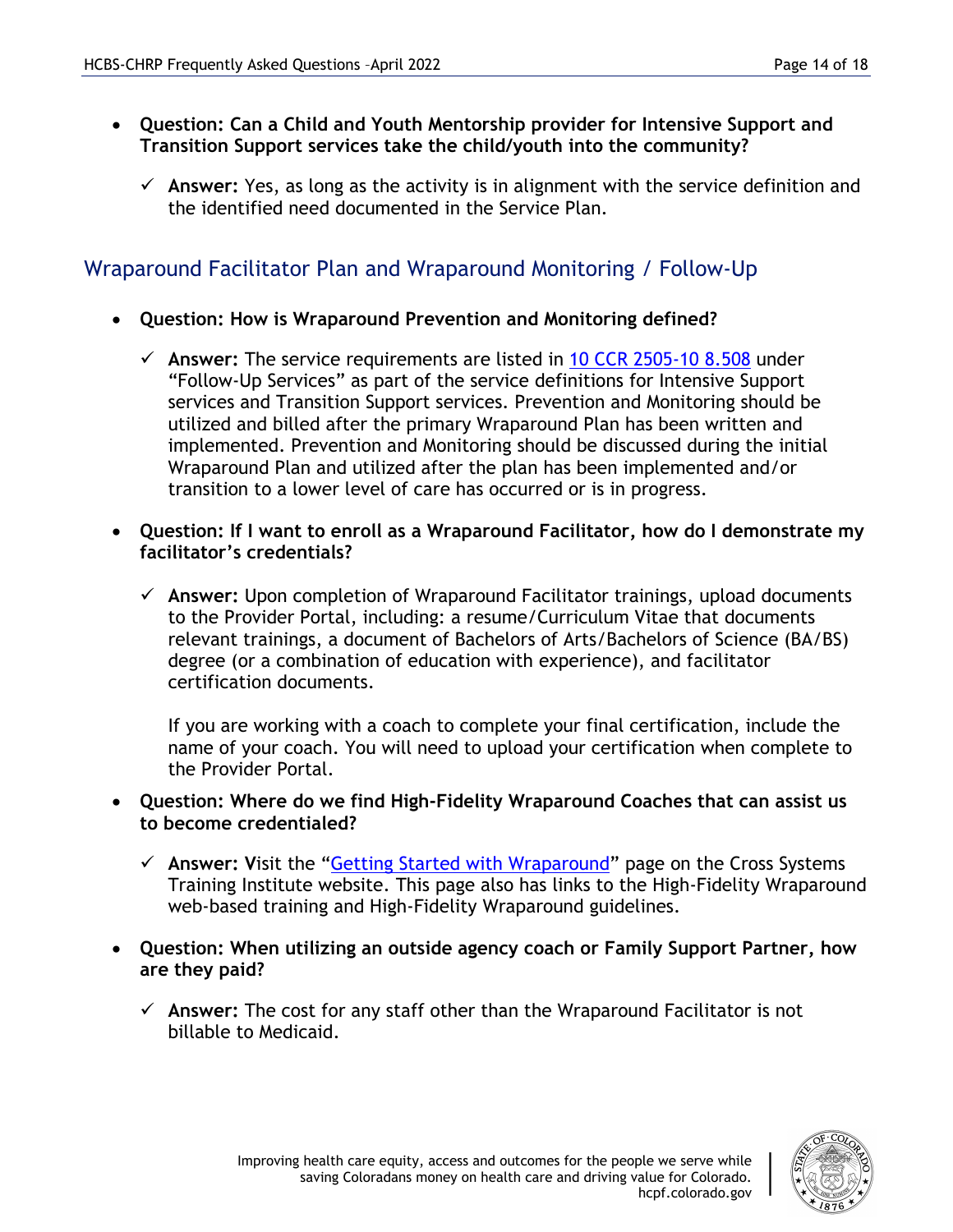## Child and Youth Mentorship (CYM)

- **Question: Who can be a Child & Youth Mentor Direct Support Professional (DSP)?** 
	- **Answer:** A Child & Youth Mentorship DSP must be employed by a Service Agency type approved in the CHRP waiver and must meet provider qualifications as listed in the waiver. Relatives, parents, and legally responsible parties may not be paid Child and Youth Mentorship providers.
- **Question: What training is required to become a Child & Youth Mentorship Direct Support Professional?** 
	- **Answer:** A direct support professional needs to submit training certifications or documentation of at least 40 hours of training in Crisis Prevention, De-escalation, Intervention, and other topics. See the **CHRP Waiver Full Text document** within Appendix C: Participant Services in the Intensive Support and Transition Support Services for specifics. Agencies may either develop their own training or use existing trainings from outside agencies.
- **Question: What does protective oversight encompass during Child and Youth Mentorship services?** 
	- **Answer:** Protective oversight allows providers to accompany youth to activities or implement therapeutic goals outside of the line of sight of parents/caregivers. Providers should always consider age/developmental appropriateness of activities. Child and Youth Mentorship should not replace Respite and is not in lieu of parental responsibilities. Child and Youth Mentorship should not be scheduled during routine therapy or medical appointments unless it is specific to a goal of Child and Youth Mentorship.

#### • **Question: Can I bill Child and Youth Mentorship to cover the expenses of a Youth Peer Support Specialist/Mentor for Wraparound?**

- **Answer:** Yes. The Youth Peer Support Specialist or Mentor needs to meet all Child and Youth Mentorship Direct Support Professional qualifications and needs to be billed by an approved provider. Additionally, maintain supporting documentation of how the Youth Peer Support Specialist meets the service definition of the Child and Youth Mentorship service on file.
- **Question: How many units are available for Child and Youth Mentorship?**
	- **Answer:** There is no set minimum or maximum number of units. The team should discuss the number of hours/units needed during the Wraparound Plan or Service Plan meeting. The number of hours/units needed should be communicated to the CCB-CMA and be substantiated by the child's and family's needs.

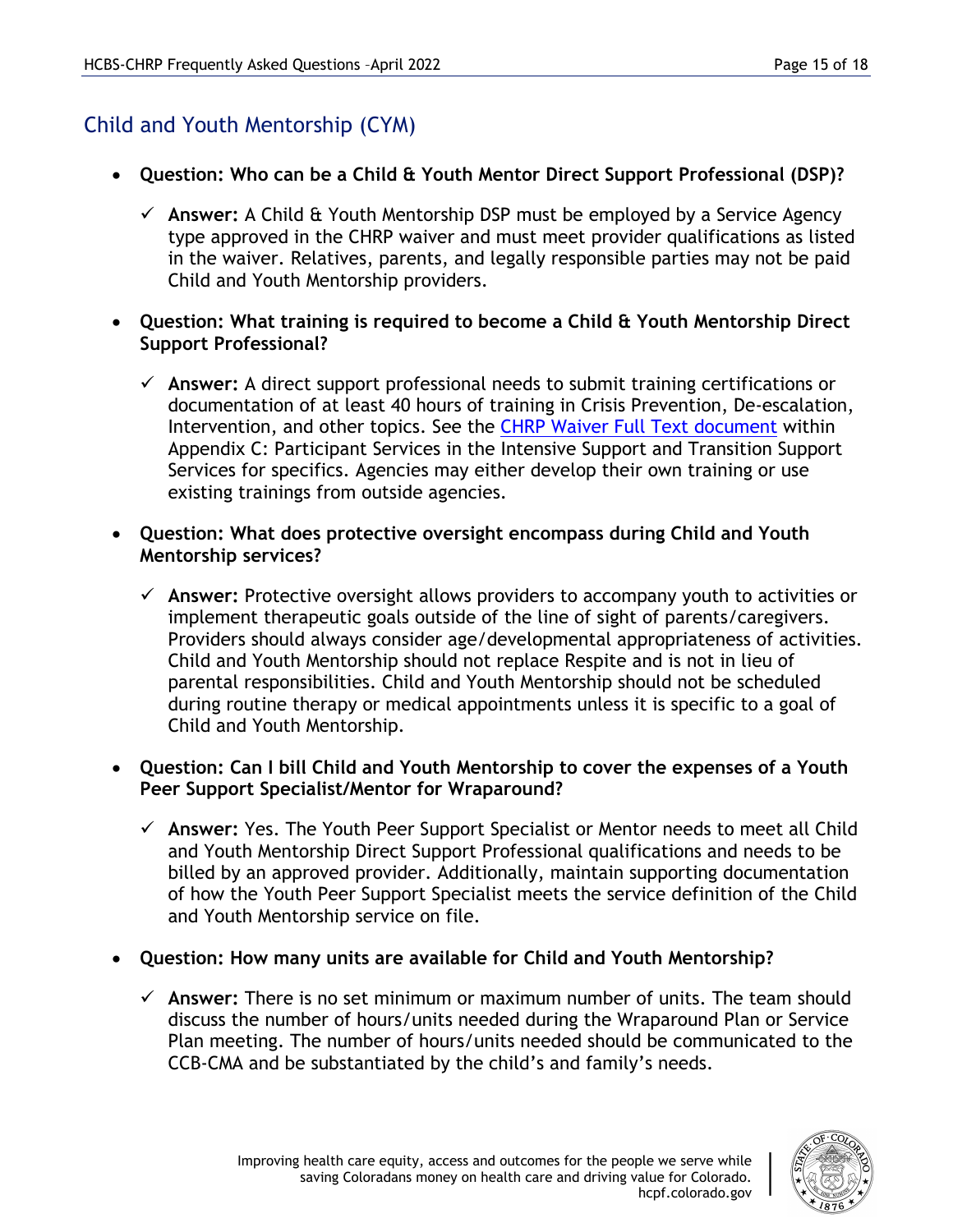- **Question: Does Child & Youth Mentorship need to be utilized with Wraparound?** 
	- **Answer:** CYM does not need to be utilized with Wraparound. If the service is utilized without Wraparound in place, an Inter-disciplinary Team meeting can be held with the service provider and member to discuss mentorship goals and needs.

## Community Connector

- **Question: Who can be a Community Connector provider? What are the provider types?** 
	- **Answer:** The approved Service Agency and provider types for Community Connector are listed in the CHRP waiver. Providers must meet the provider qualifications listed in the waiver. Relatives or family members can be paid providers of this service. Parents or legally responsible parties may not provide this service.
- **Question: Can Community Connector be billed while a client is receiving residential services?** 
	- **Answer:** Yes, Community Connector services are allowed while receiving Habilitation. However, the direct provider for Habilitation services (e.g. the Foster Care Home provider or the RCCF staff) may not also be the direct provider for the Community Connector Services.
- **Question: What is the hour maximum of Community Connector services per week?** 
	- **Answer:** The Community Connector service does not have a weekly limit. The service limit for Community Connector is 1040 units or 260 hours per Service Plan Year.

#### Professional Services (Hippotherapy, Movement Therapy, Massage Therapy)

- **Question: For Hippotherapy services, can the reimbursement be used to cover barn/facility fees?**
	- **Answer:** The Hippotherapy reimbursement may not be used to pay for barn/facility fees as these fees are not included in the service definition.
- **Question: Can a family member of the child be hired as a Massage Therapy provider?** 
	- **Answer:** No, the CHRP waiver does not permit a family member to provide Massage Therapy services.

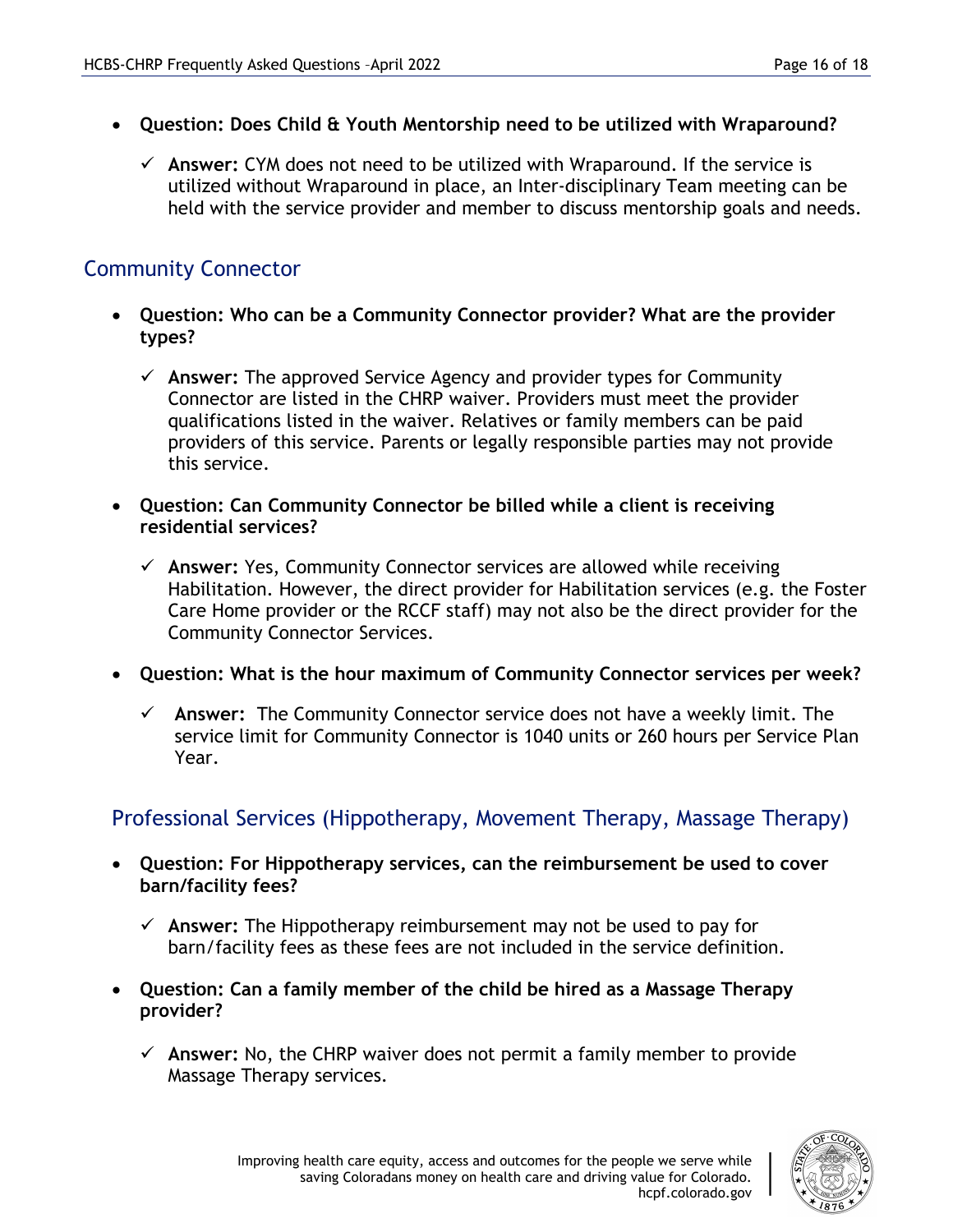# **Child Welfare**

- **Question: Will there be a referral form for counties to send to CCB-CMAs for potential HCBS-CHRP?**
	- **Answer:** HCPF will not mandate that CCB-CMAs and counties use a referral form. Counties and CCB-CMAs should work together to identify a process for referrals and on-going communication.
- **Question: Who is the final decision maker for the child/youth when they are in Child Welfare?**
	- **Answer:** This depends on the child/youth's individual situation. In some cases, it will be the County Child Welfare Case Worker, if they have custody of the child. In other cases, there may be additional parties involved in decision making such as a Guardian Ad Litem or parent(s). CCB-CMAs will need to work with the County Child Welfare Case Worker to determine who the decision maker is on an individual basis. CCB-CMAs are not legally responsible for youth in CHRP.
- **Question: In the near future, Child Welfare is changing Residential Child Care Facilities (RCCF) to Qualified Residential Treatment Provider (QRTP), will this impact the placement of a child/youth enrolled in HCBS-CHRP?**
	- $\checkmark$  Answer: No, it will not. At this time, HCPF plans to continue to use the RCCF provider type, which includes QRTPs, so CHRP children/youth will continue to be able to use the QRTP provider type.
- **Question: What financial role will counties continue to have? Will the CCBs have a financial role?**
	- **Answer:** This is to be determined on an individual basis for children/youth in Child Welfare based on their individual need. CCB-CMAs will not be responsible to provide reimbursement to service agencies for HCBS-CHRP services.
- **Question: Will County Child Welfare Case Workers continue to use the Individual Choice Statement?**
	- **Answer:** No. According to HCBS-CHRP waiver requirements, CCB-CMAs will ensure choice during the Service Planning process.

## **Miscellaneous**

- **Question: Would HCBS-CHRP reimburse an out of state RCCF?**
	- **Answer:** No, the waiver services may only reimburse for services provided in the State of Colorado.